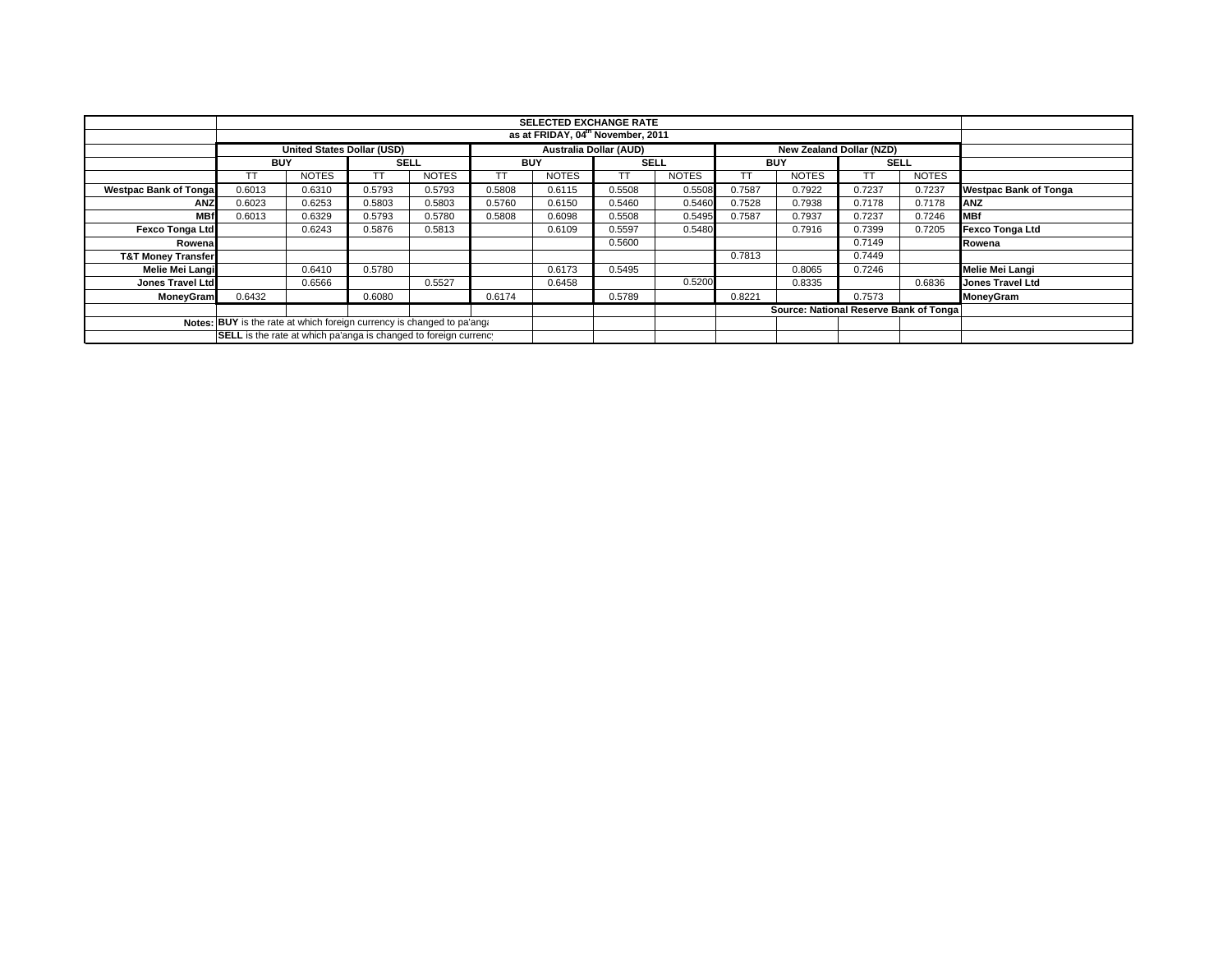|                                                                        |                                                                  | <b>SELECTED EXCHANGE RATE</b>     |             |              |            |                               |             |              |                  |                                        |             |              |                              |
|------------------------------------------------------------------------|------------------------------------------------------------------|-----------------------------------|-------------|--------------|------------|-------------------------------|-------------|--------------|------------------|----------------------------------------|-------------|--------------|------------------------------|
|                                                                        |                                                                  |                                   |             |              |            |                               |             |              |                  |                                        |             |              |                              |
|                                                                        |                                                                  | <b>United States Dollar (USD)</b> |             |              |            | <b>Australia Dollar (AUD)</b> |             |              |                  | New Zealand Dollar (NZD)               |             |              |                              |
|                                                                        | <b>BUY</b>                                                       |                                   | <b>SELL</b> |              | <b>BUY</b> |                               | <b>SELL</b> |              | <b>BUY</b>       |                                        | <b>SELL</b> |              |                              |
|                                                                        |                                                                  | <b>NOTES</b>                      |             | <b>NOTES</b> |            | <b>NOTES</b>                  |             | <b>NOTES</b> | TT               | <b>NOTES</b>                           |             | <b>NOTES</b> |                              |
| <b>Westpac Bank of Tonga</b>                                           | 0.5937                                                           | 0.6230                            | 0.5717      | 0.5717       | 0.5876     | 0.6185                        | 0.5576      | 0.5576       | 0.7616           | 0.7991                                 | 0.7266      | 0.7266       | <b>Westpac Bank of Tonga</b> |
| <b>ANZ</b>                                                             | 0.5948                                                           | 0.6178                            | 0.5728      | 0.5728       | 0.5844     | 0.6234                        | 0.5544      | 0.5544       | 0.7612           | 0.8022                                 | 0.7262      | 0.7262       | <b>ANZ</b>                   |
| <b>MBf</b>                                                             | 0.5937                                                           | 0.6211                            | 0.5717      | 0.5714       | 0.5876     | 0.6173                        | 0.5576      | 0.5587       | 0.7616           | 0.8000                                 | 0.7266      | 0.7246       | <b>MBf</b>                   |
| <b>Fexco Tonga Ltd</b>                                                 |                                                                  | 0.6164                            | 0.5823      | 0.5740       |            | 0.6197                        | 0.5682      | 0.5559       |                  | 0.8005                                 | 0.7487      | 0.7286       | Fexco Tonga Ltd              |
| Rowena                                                                 |                                                                  |                                   |             |              |            |                               | 0.5600      |              |                  |                                        | 0.7149      |              | Rowena                       |
| Melie Mei Langi                                                        | 0.6289<br>0.5714                                                 |                                   |             |              |            | 0.6250                        | 0.5587      |              |                  | 0.8130                                 | 0.7246      |              | Melie Mei Langi              |
| Jones Travel Ltd                                                       |                                                                  | 0.6487                            |             | 0.5455       |            | 0.6546                        |             | 0.5280       | 0.8423<br>0.6916 |                                        |             |              | <b>Jones Travel Ltd</b>      |
| <b>MoneyGram</b>                                                       | 0.6432                                                           |                                   | 0.6080      |              | 0.6346     |                               | 0.5951      |              | 0.8402           |                                        | 0.7740      |              | MoneyGram                    |
|                                                                        |                                                                  |                                   |             |              |            |                               |             |              |                  | Source: National Reserve Bank of Tonga |             |              |                              |
| Notes: BUY is the rate at which foreign currency is changed to pa'ang: |                                                                  |                                   |             |              |            |                               |             |              |                  |                                        |             |              |                              |
|                                                                        | SELL is the rate at which pa'anga is changed to foreign currency |                                   |             |              |            |                               |             |              |                  |                                        |             |              |                              |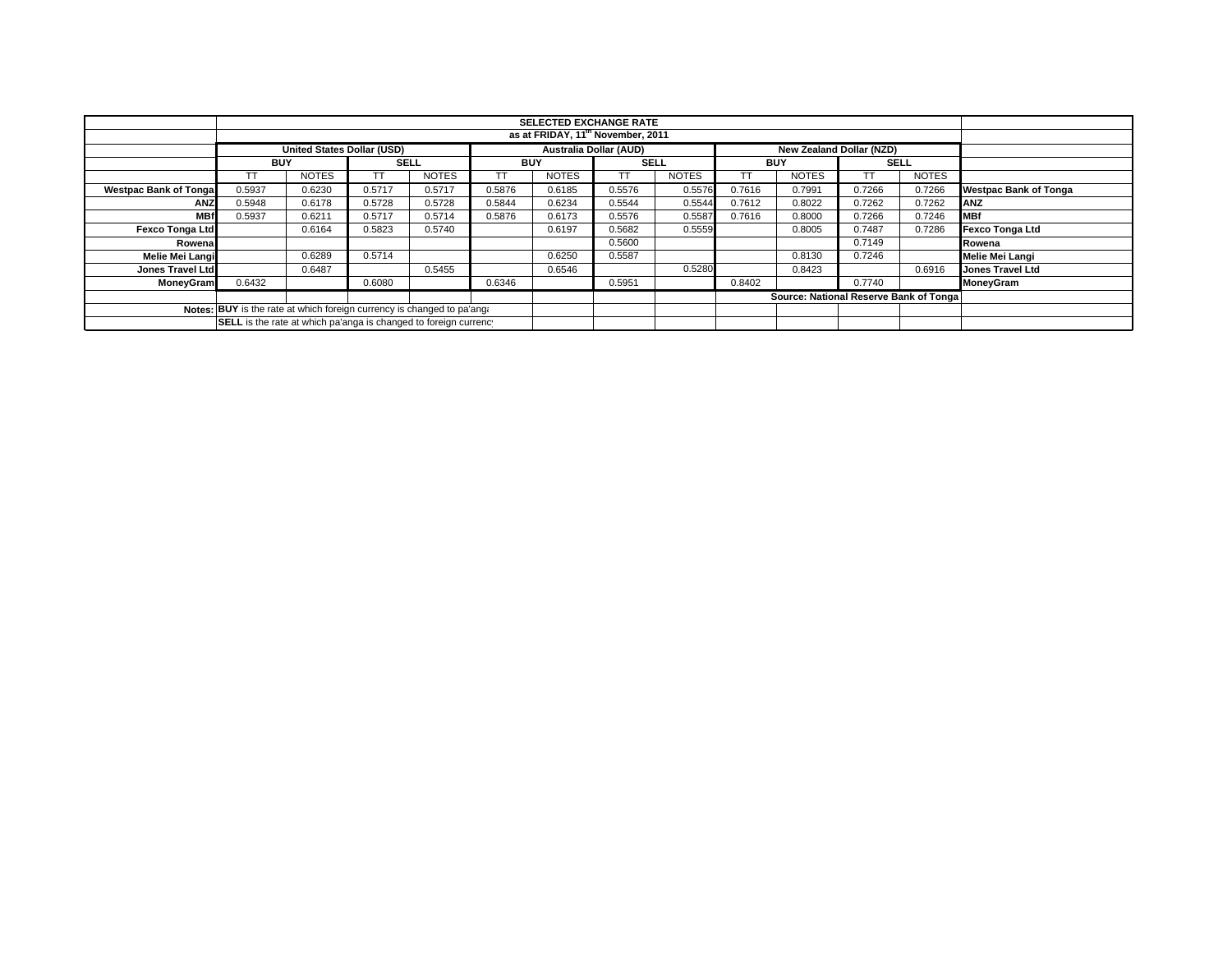|                                                                        | <b>SELECTED EXCHANGE RATE</b> |                                   |             |              |            |                                                           |             |              |            |                                        |             |              |                               |
|------------------------------------------------------------------------|-------------------------------|-----------------------------------|-------------|--------------|------------|-----------------------------------------------------------|-------------|--------------|------------|----------------------------------------|-------------|--------------|-------------------------------|
| as at FRIDAY, 18 <sup>th</sup> November, 2011                          |                               |                                   |             |              |            |                                                           |             |              |            |                                        |             |              |                               |
|                                                                        |                               | <b>United States Dollar (USD)</b> |             |              |            | <b>Australia Dollar (AUD)</b><br>New Zealand Dollar (NZD) |             |              |            |                                        |             |              |                               |
|                                                                        | <b>BUY</b>                    |                                   | <b>SELL</b> |              | <b>BUY</b> |                                                           | <b>SELL</b> |              | <b>BUY</b> |                                        | <b>SELL</b> |              |                               |
|                                                                        | TΤ                            | <b>NOTES</b>                      |             | <b>NOTES</b> | TТ         | <b>NOTES</b>                                              | ТT          | <b>NOTES</b> |            | <b>NOTES</b>                           |             | <b>NOTES</b> |                               |
| <b>Westpac Bank of Tongal</b>                                          | 0.5897                        | 0.6186                            | 0.5677      | 0.5677       | 0.5932     | 0.6244                                                    | 0.5632      | 0.5632       | 0.7763     | 0.8146                                 | 0.7413      | 0.7413       | <b>Westpac Bank of Tonga</b>  |
| ANZ                                                                    | 0.5907                        | 0.6137                            | 0.5687      | 0.5687       | 0.5883     | 0.6273                                                    | 0.5583      | 0.5583       | 0.7737     | 0.8147                                 | 0.7387      | 0.7387       | ANZ                           |
| <b>MBf</b>                                                             | 0.5897                        | 0.6173                            | 0.5677      | 0.5682       | 0.5932     | 0.6250                                                    | 0.5632      | 0.5618       | 0.7763     | 0.8130                                 | 0.7413      | 0.7407       | <b>IMBf</b>                   |
| <b>Fexco Tonga Ltd</b>                                                 |                               | 0.6122                            | 0.5772      | 0.5701       |            | 0.6239                                                    | 0.5718      | 0.5596       |            | 0.8135                                 | 0.7615      | 0.7405       | Fexco Tonga Ltd               |
| Rowenal                                                                |                               |                                   |             |              |            |                                                           | 0.5600      |              |            |                                        | 0.7149      |              | Rowena                        |
| <b>T&amp;T Money Transfer</b>                                          |                               |                                   |             |              |            |                                                           |             |              | 0.8000     |                                        | 0.7443      |              | <b>T&amp;T Money Transfer</b> |
| Melie Mei Langi                                                        |                               | 0.6250                            | 0.5682      |              |            | 0.6329                                                    | 0.5618      |              |            | 0.8264                                 | 0.7407      |              | Melie Mei Langi               |
| Jones Travel Ltd                                                       |                               | 0.6444                            |             | 0.5416       |            | 0.6587                                                    |             | 0.5317       |            | 0.8554                                 |             | 0.7035       | <b>Jones Travel Ltd</b>       |
| <b>MoneyGram</b>                                                       | 0.6355                        |                                   | 0.6007      |              | 0.6308     |                                                           | 0.5915      |              | 0.8455     |                                        | 0.7789      |              | <b>MoneyGram</b>              |
|                                                                        |                               |                                   |             |              |            |                                                           |             |              |            | Source: National Reserve Bank of Tonga |             |              |                               |
| Notes: BUY is the rate at which foreign currency is changed to pa'ang: |                               |                                   |             |              |            |                                                           |             |              |            |                                        |             |              |                               |
| SELL is the rate at which pa'anga is changed to foreign currency       |                               |                                   |             |              |            |                                                           |             |              |            |                                        |             |              |                               |